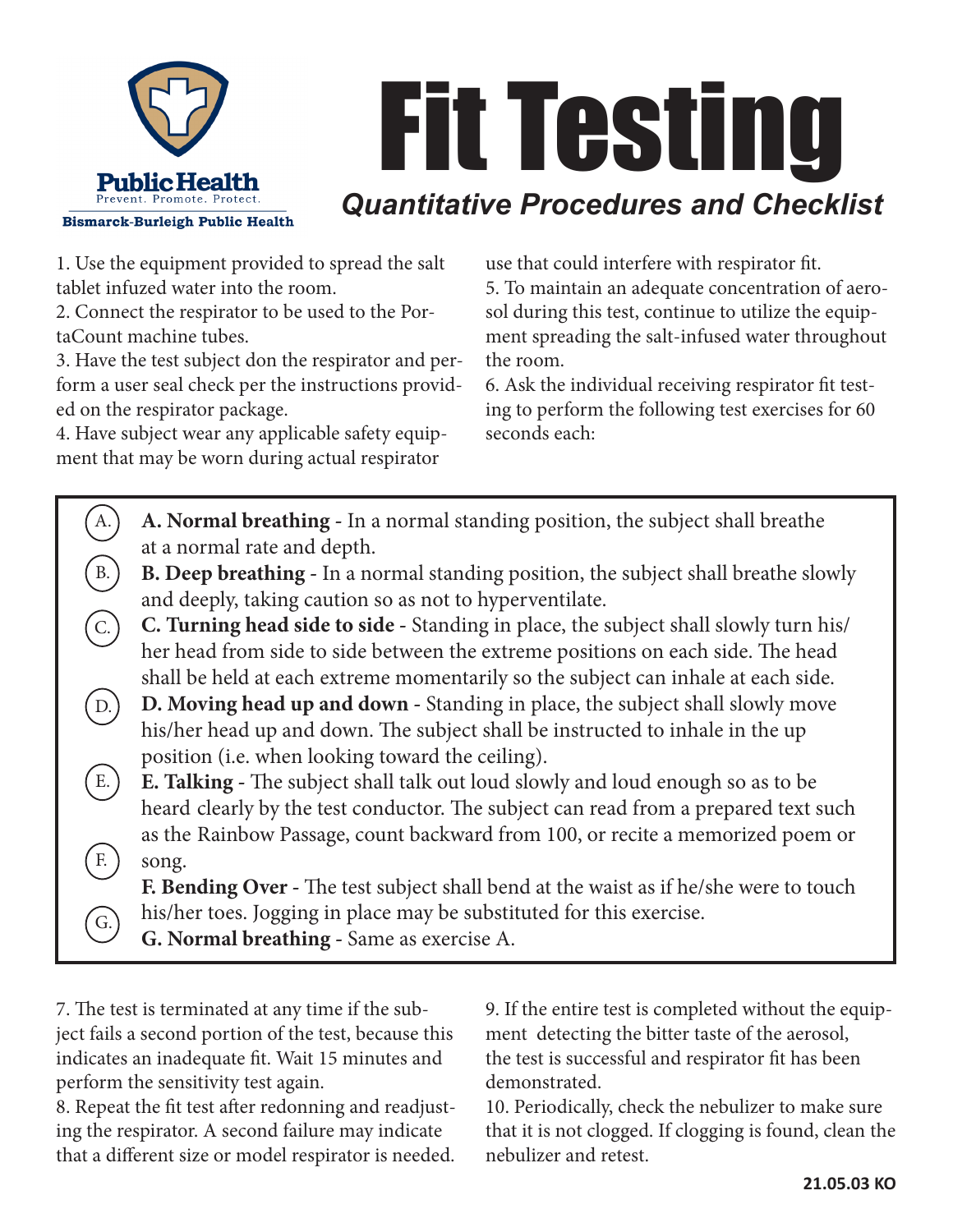## Fit Testing Steps

**A. Normal breathing -** In a normal standing position, the subject shall breathe normally in both depth and rate.

**B. Deep breathing -** In a normal standing position, the subject shall breathe slowly and deeply, taking caution so as not to hyperventilate.

**C. Turning head side to side -** Standing in place, the subject shall slowly turn his/her head from side to side between the extreme positions on each side. The head shall be held at each extreme momentarily so the subject can inhale at each side.

**D. Moving head up and down -** Standing in place, the subject shall slowly move his/her head up and down. The subject shall be instructed to inhale in the up position (i.e. when looking toward the ceiling).

**E. Talking -** The subject shall talk out loud slowly and loud enough so as to be heard clearly by the test conductor. The subject can read from a prepared text such as the Rainbow Passage, count backward from 100, or recite a memorized poem or song.

**F. Bending over -** The test subject shall bend at the waist as if he/she were to touch his/her toes. Jogging in place may be substituted for this exercise.

## **G. Normal breathing -** Same as exercise A.